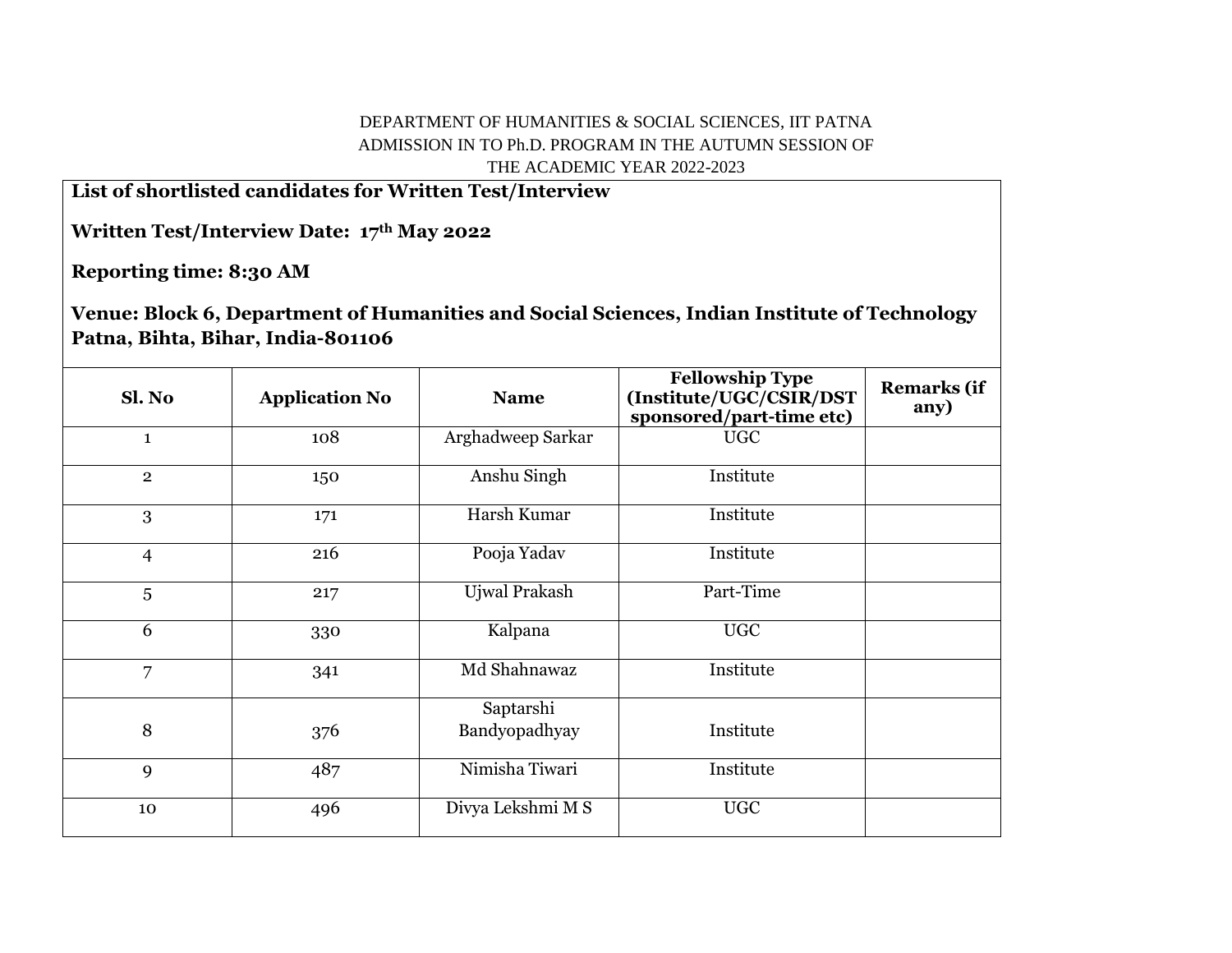| 11 | 503 | Preeti                | $\overline{UGC}$ |  |
|----|-----|-----------------------|------------------|--|
| 12 | 514 | Ashwani Dubey         | Institute        |  |
| 13 | 518 | Nitu Mukherjee        | <b>UGC</b>       |  |
| 14 | 623 | Manish Kumar Rajak    | Institute        |  |
| 15 | 670 | <b>Vivek Kumar</b>    | $\overline{UGC}$ |  |
| 16 | 681 | Vipasa Gupta          | <b>UGC</b>       |  |
| 17 | 698 | Shweta Sogani         | Institute        |  |
| 18 | 700 | Jyoti Kumari Jyotshna | Institute        |  |
| 19 | 720 | <b>Ujjwal Anand</b>   | <b>UGC</b>       |  |
| 20 | 722 | Arka Das              | Institute        |  |
| 21 | 777 | Sulakshana Kashyap    | <b>UGC</b>       |  |
| 22 | 808 | Peeyush               | Institute        |  |
| 23 | 869 | Anwesha Sahoo         | Institute        |  |
| 24 | 870 | Ruchi Singh           | Institute        |  |
|    |     | Gopal Chandra         |                  |  |
| 25 | 878 | Pradhan               | Institute        |  |
| 26 | 880 | Rabiya Fatima         | Institute        |  |
|    |     | Jitendra Kumar        |                  |  |
| 27 | 918 | Chaurasiya            | Institute        |  |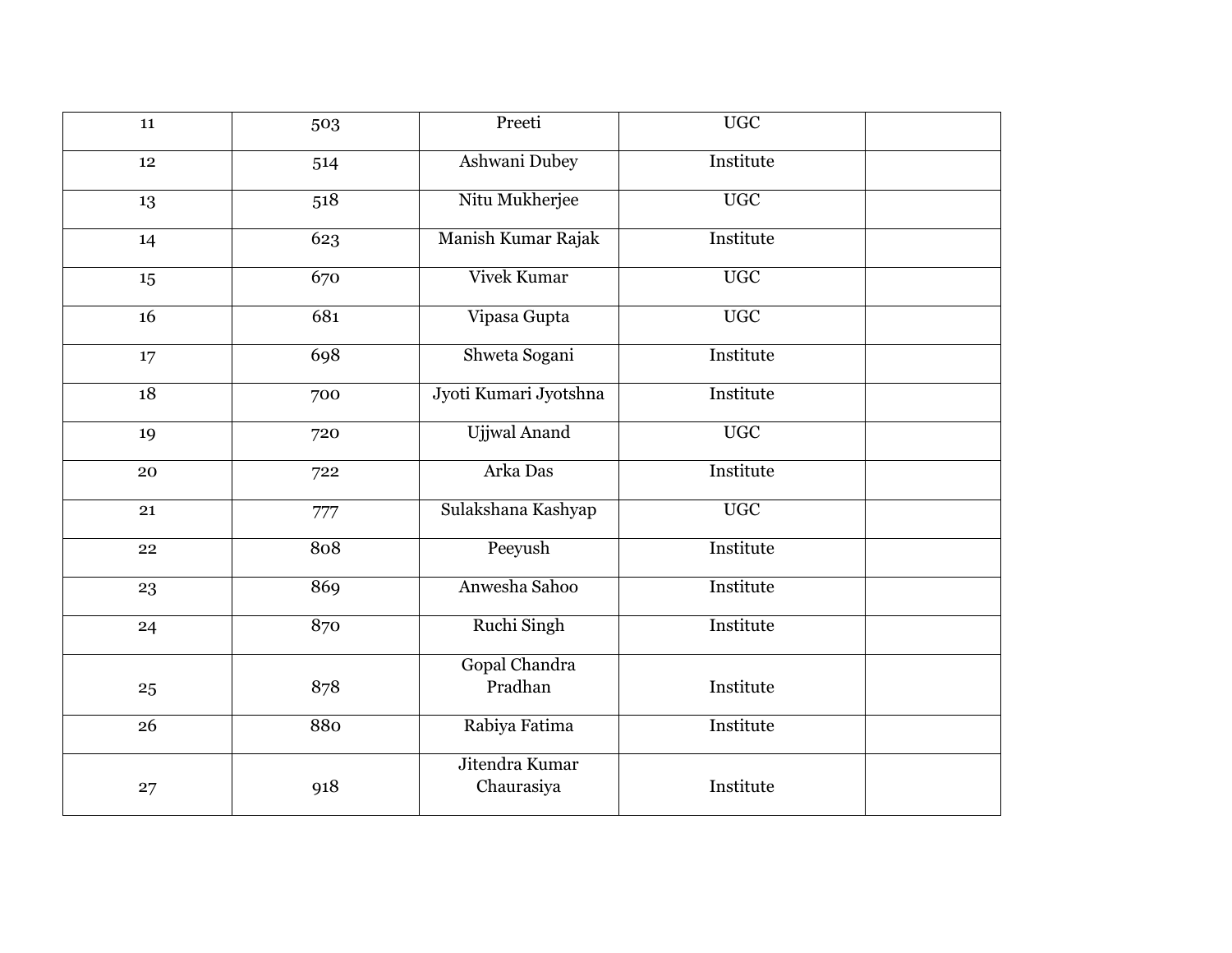| 28 | 951  | <b>Bhaskar Kumar</b> | Institute             |  |
|----|------|----------------------|-----------------------|--|
| 29 | 961  | Akanksha Jaiswal     | Institute             |  |
| 30 | 983  | Labani Biswas        | <b>UGC</b>            |  |
| 31 | 1008 | Shohrat Fatima       | Sponsored             |  |
| 32 | 1084 | <b>Utkarsh Dubey</b> | Institute             |  |
| 33 | 1106 | Preeti Jaiswal       | <b>UGC</b>            |  |
| 34 | 1181 | Parna Acharya        | Sponsored (Institute) |  |
| 35 | 1209 | Samridhi Thakur      | Institute             |  |
| 36 | 1214 | Dinesh Kumar         | Institute             |  |
| 37 | 1231 | Pappu Kumar Singh    | <b>UGC</b>            |  |
| 38 | 1273 | Shikha Rai           | $\overline{UGC}$      |  |
| 39 | 1299 | Sonika Sheoran       | $\overline{UGC}$      |  |
| 40 | 1326 | Ananya               | <b>UGC</b>            |  |
| 41 | 1364 | Sujata Patel         | <b>UGC</b>            |  |
| 42 | 1372 | Sandip Das           | <b>UGC</b>            |  |
| 43 | 1383 | Mandavi Tripathi     | Institute             |  |
| 44 | 1407 | Rubby                | <b>UGC</b>            |  |
| 45 | 1419 | Gulnaj Basri         | $\overline{UGC}$      |  |
|    |      |                      |                       |  |